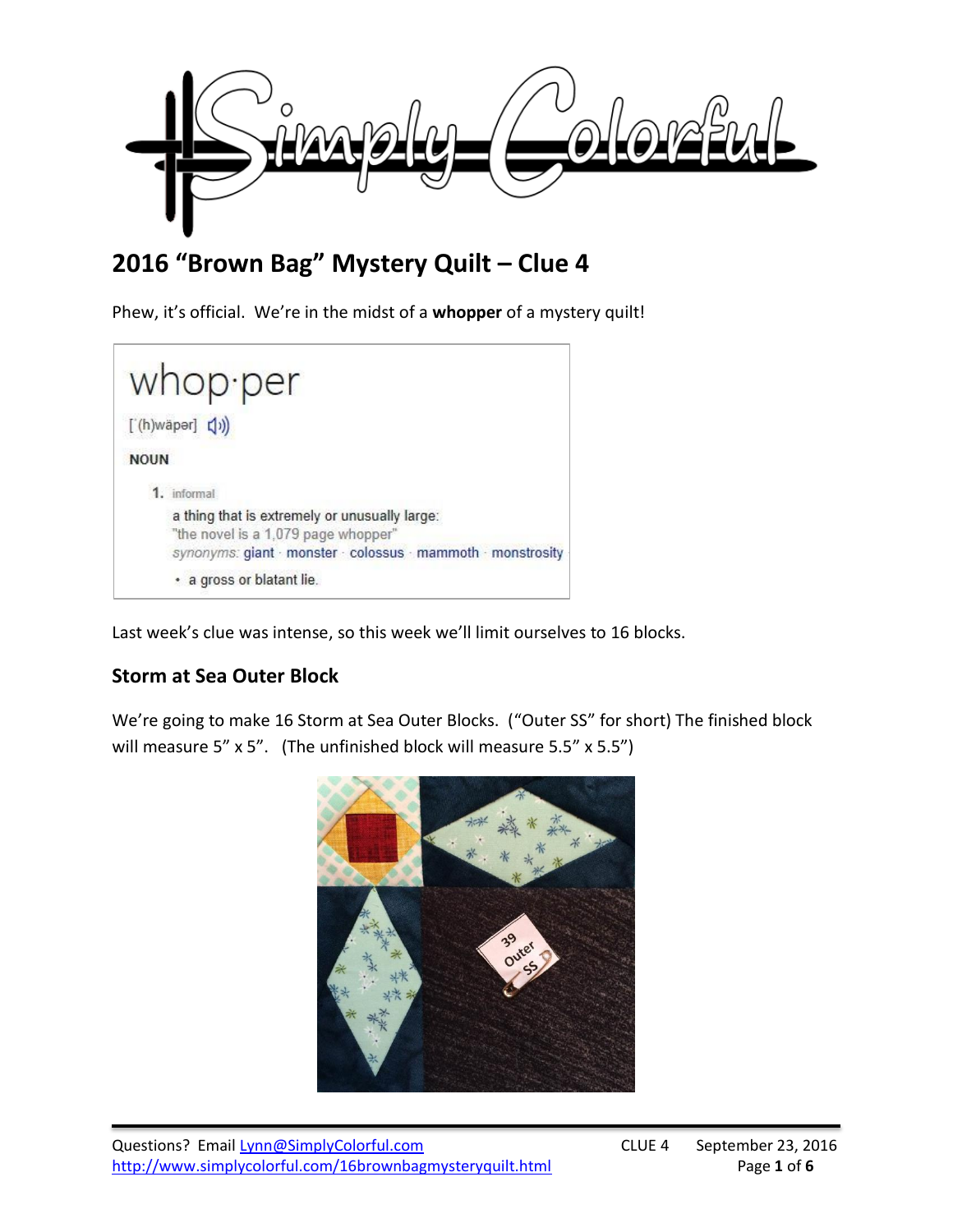

## **Paper Piecing Pattern**

Print out 16 copies of the **Storm at Sea Outer Block Paper Piecing Pattern.pdf**. Please make sure your printer isn't set to "fit to page."



Please note the diagram to the left is not to scale. I just wanted you to see that the block will be assembled in 3 pieces and then sewn together. No hand sewing this week!

# **Fabric Colors**

You'll need 16 "Outer SS" squares, plus the following 5 fabrics:

A Medium Yellow

B Dark Red

E Light Blue

J Second Light Blue

D Dark Blue

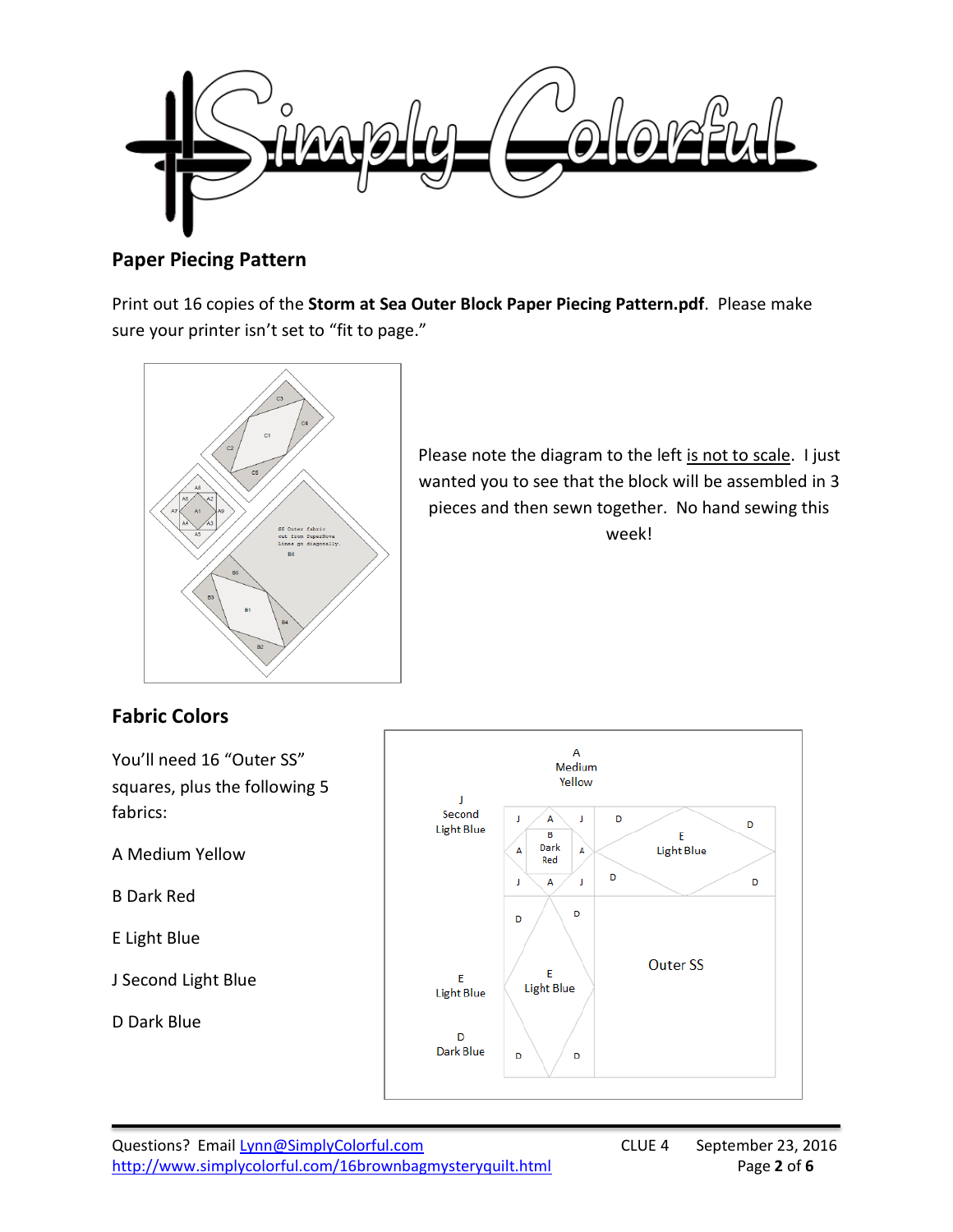

## **Cutting Instructions**

Cut out the following fabrics. These will be used for paper piecing, so they don't have to be cut out too precisely.

| Center          | Use the "Outer SS" squares cut | 16 (already cut in Clue #3)                      |
|-----------------|--------------------------------|--------------------------------------------------|
| square          | from the panel                 |                                                  |
| Tiny corner     | Color B                        | 16 -- 1.5" X 1.5" squares                        |
| squares         | (Dark Red in my case)          |                                                  |
| Tiny inner      | Color A                        | $32 - 1.5$ " x 1.5" squares, cut on the diagonal |
| corners         | (Medium Yellow in my case)     | to create 64 triangles                           |
|                 |                                |                                                  |
| Tiny outer      | Color J                        | $32 - 2''$ x 2" squares, cut on the diagonal to  |
| corners         | (Second Light Blue in my case) | create 64 triangles                              |
| <b>Diamonds</b> | Color E                        | $32 - 4.5''$ x 2.5" rectangles                   |
|                 | (Light Blue in my case)        |                                                  |
| Background      | Color D                        | 128 – 1.75" x 2.5" rectangles                    |
| οf              | (Dark Blue in my case)         |                                                  |
| Diamonds        |                                |                                                  |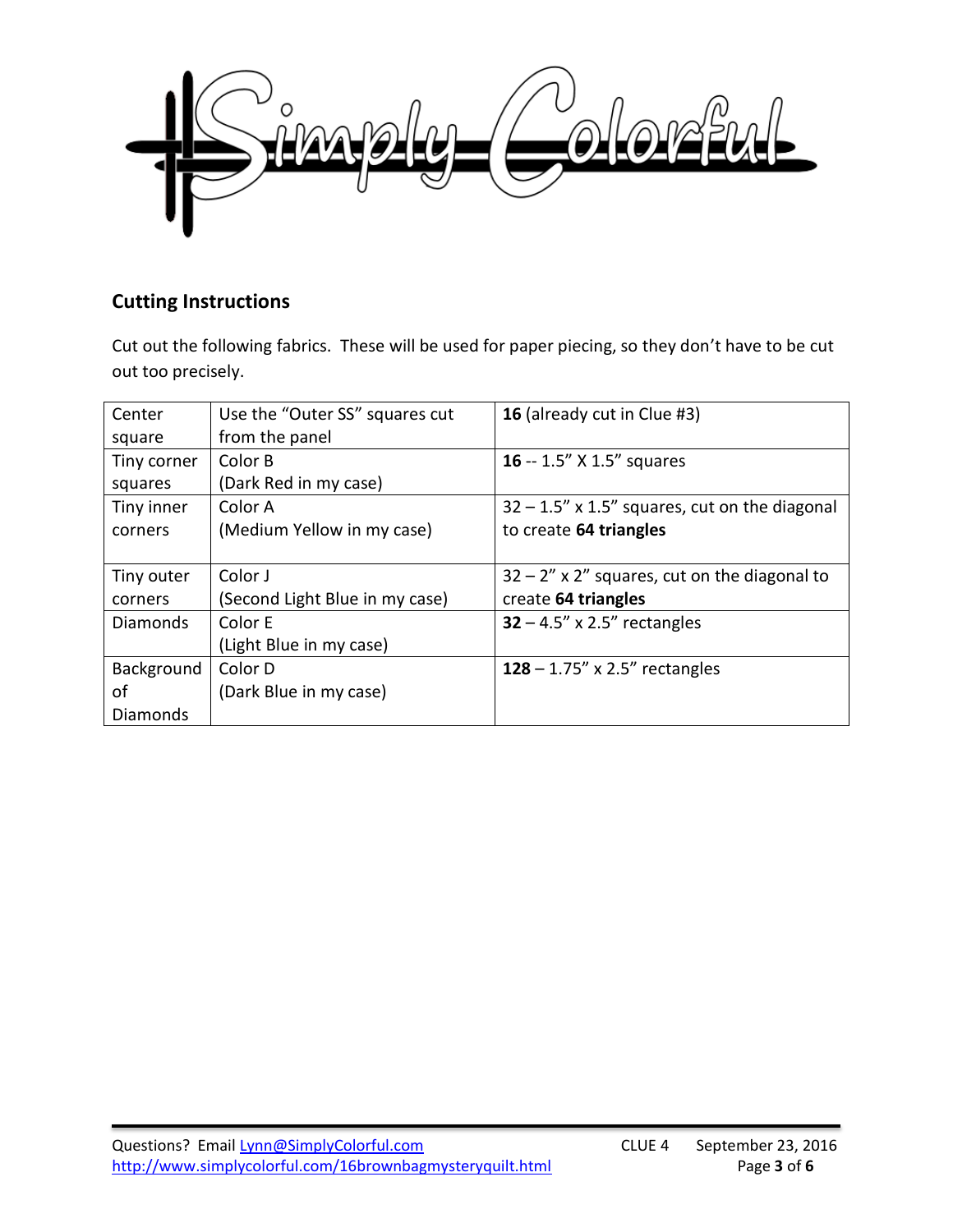

## **Layout**

**The direction of the SuperNova fabric is important in each of the 16 blocks.** 

4 blocks should be laid out like this

The lines of the "Outer SS" fabric should go up and down, with the darker part of the square pointing toward the top. [Use the "Outer SS" squares labeled 39, 40, 41,42]



## 4 blocks should be laid out like this

The lines of the "Outer SS" fabric should go up and down, with the darker part of the square pointing toward the bottom. [Use the "Outer SS" squares labeled 58, 28, 57, 55]

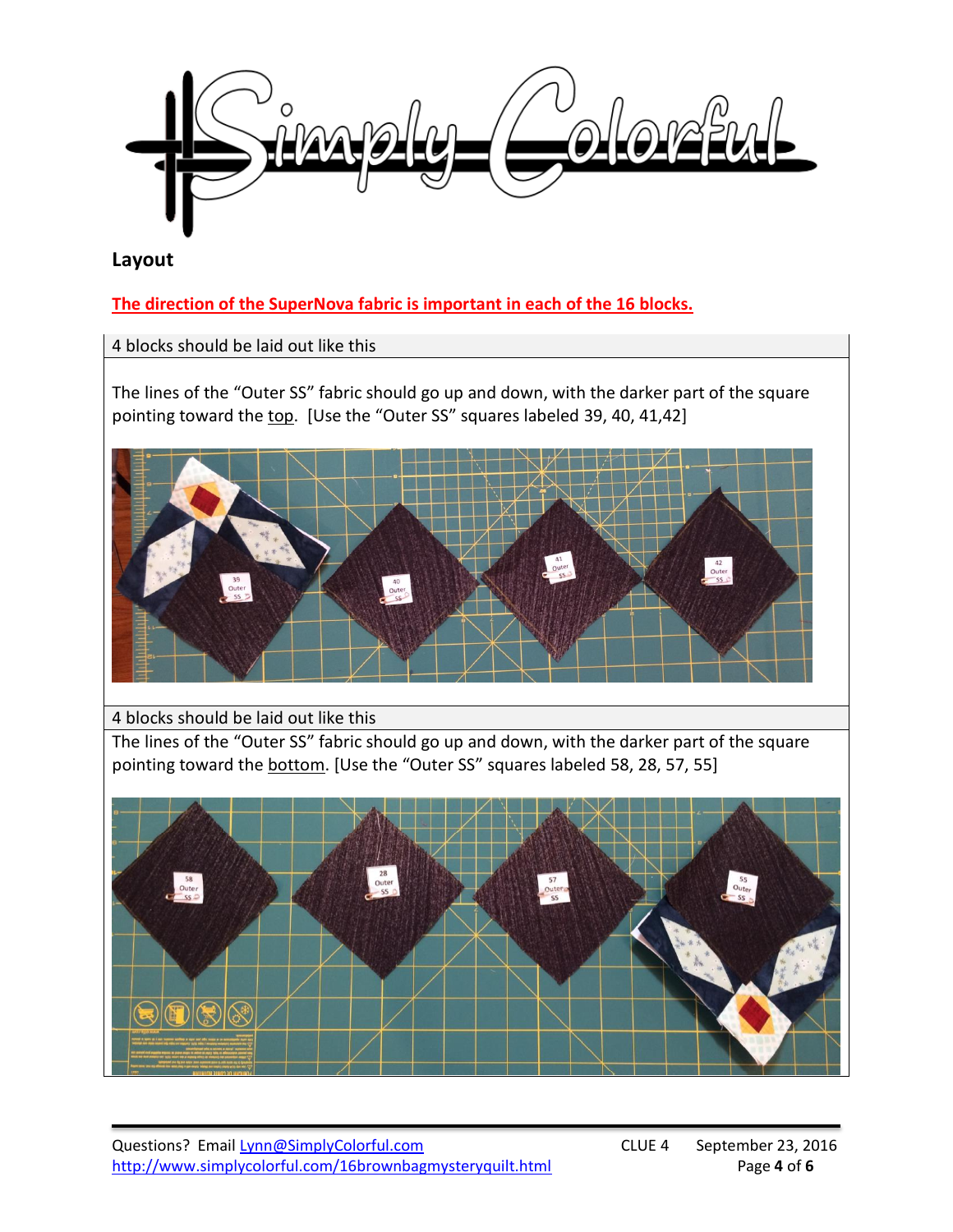



**PLEASE NOTE: THE LABEL REMAINS ON THE BLOCK CENTER before, during, and after the block is constructed.**